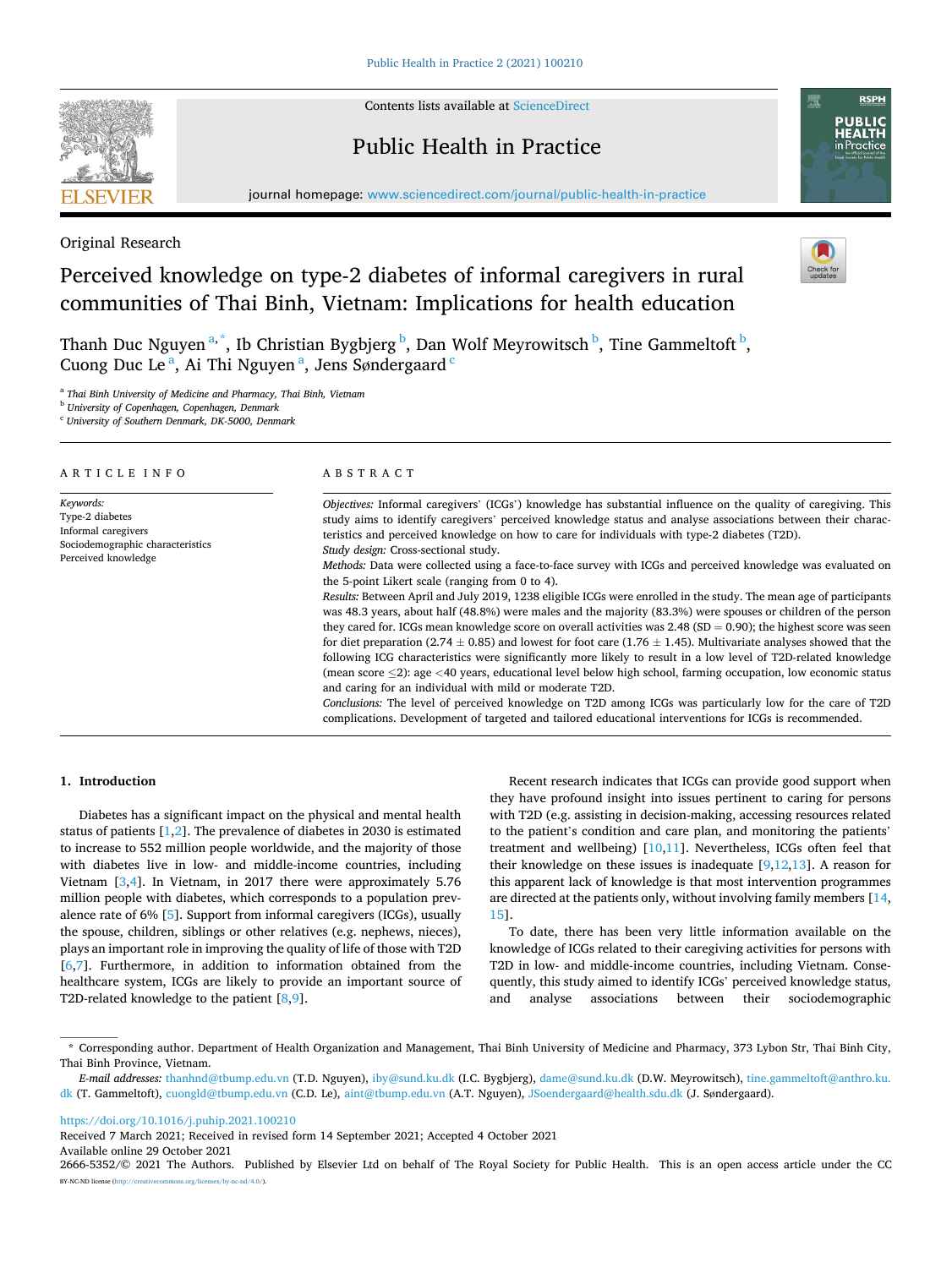characteristics and perceived knowledge on how to care for individuals with T2D in the rural communities of Thai Binh province, Vietnam.

#### **2. Methods**

A cross-sectional survey using a face-to-face questionnaire was conducted between April and July 2019 in two rural districts of the Thai Binh province of Vietnam. Thai Binh province is located in the North of Vietnam, covers an area of 1542  $\rm km^2$ , has approximately 1,860,000 inhabitants living in seven rural districts and has one capital city. Two rural districts of the province were purposely selected for the survey; namely, Quynh Phu district in the northern part of Thai Binh, located far from the capital city of the province, and Vu Thu district in the southern part of Thai Binh, located next to the capital city of the province.

#### *2.1. Sampling and participants*

The study sample was based on the intervention research project 'Living Together with Chronic Disease: Informal Support for Diabetes Management in Viet Nam', which includes a component to identify the perceived knowledge status and knowledge requirements of ICGs caring for individuals with T2D in Vietnam.

Participants of the present study were caregivers providing informal care to individuals with T2D who were being treated at the district hospitals within the two selected districts during the survey period. In each selected district, the four rural communities with the highest number of T2D patients were chosen; a total of eight communities were selected for the survey. T2D patients were asked to name their two most important ICGs, who were subsequently enrolled in the current survey; if a person had only one ICG, only one would be enrolled.

The selection criteria of ICGs were as follows: age  $\geq$ 14 years, sufficient mental and physical health status, and willing to participate in the survey. In total, within the eight selected communities, 1307 ICGs were invited to participate in the study. Among them, 66 (5.1%) refused to participate in the survey; furthermore, 3 (0.23%) were excluded from the analysis as a result of missing responses in the questionnaire. Hence, a total of 1238 ICGs were finally included in the study (94.7% of individuals in the sampling frame).

#### *2.2. Questionnaire*

The questionnaire and consent forms were in Vietnamese. The questionnaire was designed, pre-tested with ICGs ( $n = 25$ ) and validated by experts (specialising in internal medicine, clinical pharmacology, family medicine and public health) to ensure all questions were easy to understand and culturally relevant. The questionnaire had two parts: the first part consisted of sociodemographic information of ICGs; and the second section contained questions on perceived knowledge related to caregiving activities of ICGs for individuals with T2D.

This study aimed to determine whether ICGs feel knowledgeable, and whether and how their sociodemographic characteristics are associated with perceived knowledge. In the analysis, the independent variables were the sociodemographic characteristics and the dependent variables were the perceived knowledge of ICGs on T2D caregiving activities.

#### *2.3. Sociodemographic characteristics*

The key sociodemographic variables used in this study were age, gender, relationship to person being cared for, education, occupation, economic status, length of caregiving time, severity of T2D and living in the same house as the person being cared for. Economic status was selfreported by respondents and categorised into three levels (low, middle and high); low economic status was identified when respondents reported that they were in the 'poor' or 'near-poor' categories. The severity of T2D was categorised into three levels (mild, moderate and high) and was self-reported by ICGs and/or with reference to related information from medical records.

### *2.4. Perceived knowledge*

Perceived knowledge of ICGs was assessed by seven questions. These questions focused on three groups of common caregiving activities for persons with T2D: behaviour change (e.g. diet, smoking and physical activity), medication adherence and complication care (e.g. foot ulceration, anxiety and hypoglycaemia control). The following seven questions were included: 'Do you have sufficient knowledge regarding the following issues in caring for persons with T2D: 1) diet preparation; 2) smoking cessation; 3) physical activity; 4) medication adherence; 5) foot care; 6) anxiety control; and 7) hypoglycaemia control?'. The response options to these questions were based on the 5-point Likert scale ranging from 0 ('definitely not') to 4 ('definitely'). Mean knowledge scores could range between 0 and 4; higher scores indicated a higher level of knowledge. A range of mean knowledge scores  $\leq$  2.0 was defined as a low level of knowledge, whereas a mean knowledge score *>*2.0 was defined as a high level of knowledge. When measuring of internal consistency, the alpha coefficient for the seven questions was 0.88.

## *2.5. Statistical analyses*

Data were double-entered in the software EPI-DATA (version 3.1, 2008) for quality control and errors were subsequently corrected. The SPSS software (version 25, 2017) was used for data analysis. Descriptive statistics were applied to describe the status of ICGs' sociodemographic characteristics and perceived knowledge. Multivariate analysis was used to analyse the associations between the sociodemographic characteristics and perceived knowledge of ICGs. To identify covariates used for multivariate analysis, initially, a bivariate analysis based on a conservative p-value of *<*0.20 was conducted. Three covariates (gender, length of caregiving time and living in the same house as the person being cared for) did not meet the cut-off point and were consequently excluded. All the other covariates were included in a full multivariate model. The unadjusted odds ratios (OR) and adjusted odds ratios (AOR) for a low level of knowledge were calculated. The association was regarded as being statistically significant when the 95% confidence interval (CI) did not contain the value 1.0.

### *2.6. Ethical approval and participant consent*

The research was approved by the Ethical Committee of Thai Binh University of Medicine and Pharmacy, Vietnam. Data analyses, management and storage were carried out according to the rules and regulations currently applied in Vietnam and Denmark. All study participants were explained the aims of the survey and, if they agreed to participate, they were asked to sign a written consent form prior to completing the survey. Participants could withdraw from the study at any time. Surveys were conducted in separate rooms recommended by the ICGs to maintain their privacy.

### **3. Results**

Between April and July 2019, a total of 1238 ICGs who met the selection criteria were enrolled in the survey. The mean age of ICGs was 48.3 years (standard deviation  $[SD] = 15.1$ ); 604 (48.7%) were males; 1149 (83.3%) were the spouse or child of the person they care for; and 663 (53.6%) completed at least high school. Other participant characteristics are presented in [Table 1](#page-2-0). Regarding the types of caregiving activities, the majority (72.9%) of ICGs reported that they supported diet preparation, and more than a half (56.3%) helped to control hypoglycaemia for the person that they care for. It is important to note that none of the ICGs in this study were health professionals.

On the 5-point scale, with values ranging from 0 to 4, the mean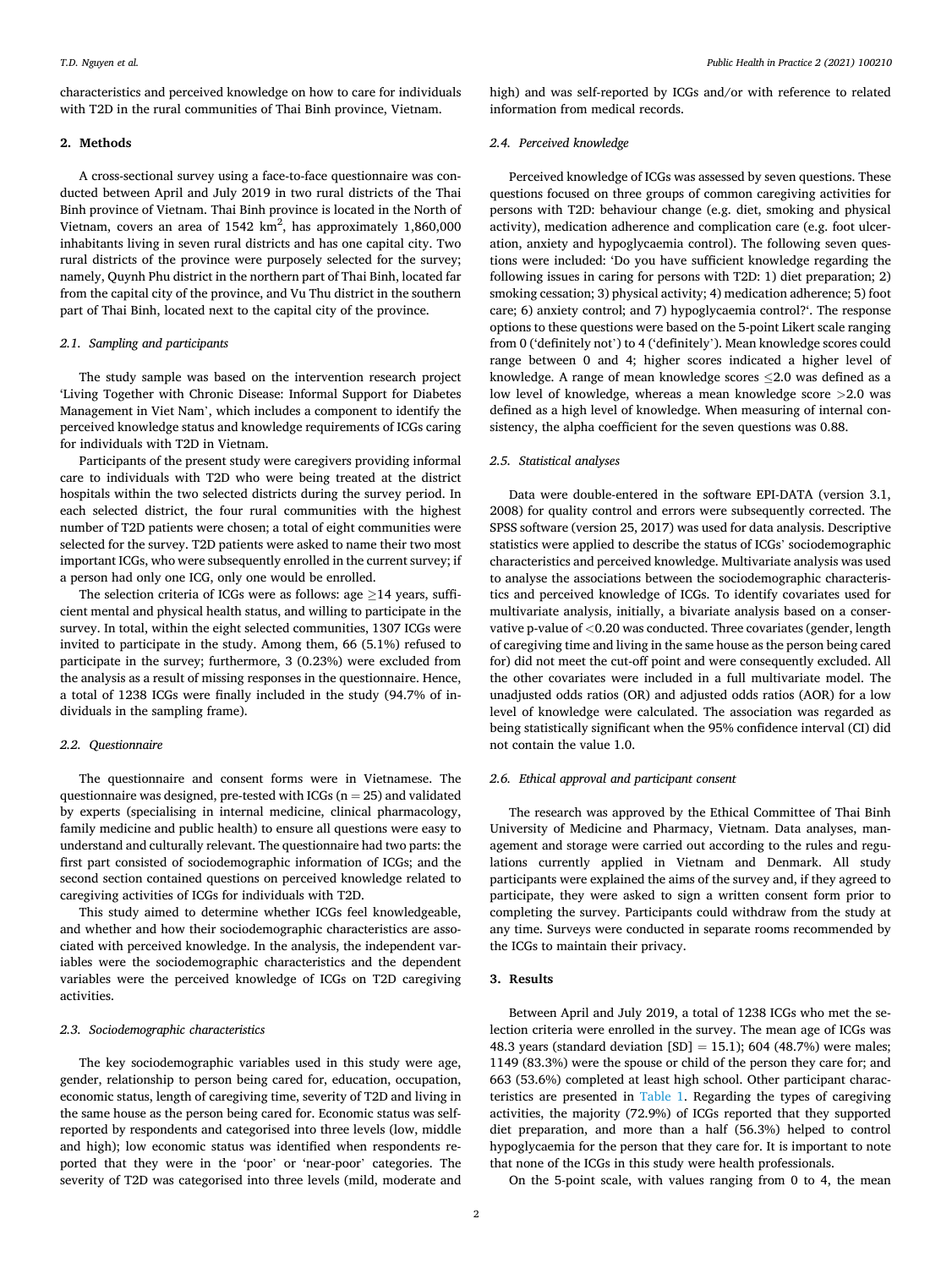#### <span id="page-2-0"></span>**Table 1**

Sociodemographic characteristics of informal caregivers of persons with type-2 diabetes ( $n = 1238$ ).

| Characteristic                               | n (%) <sup>a</sup> |
|----------------------------------------------|--------------------|
| Age in years [mean (SD)]                     | 48.3 $(\pm 15.1)$  |
| Female                                       | 634 (51.2)         |
| Relationship to person with T2D              |                    |
| Spouse                                       | 483 (39.0)         |
| Daughter/son                                 | 666 (53.8)         |
| Other relationship                           | 89 (7.2)           |
| Education                                    |                    |
| Secondary school or less                     | 575 (46.4)         |
| High school                                  | 338 (27.3)         |
| University/college                           | 325 (26.3)         |
| Current occupation                           |                    |
| Famer                                        | 311 (25.1)         |
| Worker                                       | 233 (18.8)         |
| Retired                                      | 133 (10.7)         |
| Unemployed, housewife, small trader, student | 561 (45.3)         |
| Low economic status                          | 42 (3.4)           |
| Length of caregiving time $($ >5 years $)$   | 657 (53.1)         |
| T <sub>2</sub> D at severe status            | 829 (67.0)         |
| Living in the same house <sup>b</sup>        | 857 (69.2)         |

SD, standard deviation; T2D, type-2 diabetes.<br><sup>a</sup> Unless stated otherwise.<br><sup>b</sup> Living together in the same house with the person they care for, including some of the time.

knowledge scores of ICGs on specific caregiving activities were found to be lowest for foot care (mean  $= 1.76$ , SD  $= 1.45$ ), and ranged from 2.40 to 2.74 for other caregiving activities. The mean knowledge score on overall caregiving activities was  $2.48$  (SD = 0.09). ICGs T2D-related knowledge was found to be lowest (mean score ≤2 points) for T2D complication care activities, including foot care ( $n = 730, 59.0\%$ ), anxiety control ( $n = 545, 44.0\%$ ) and hypoglycaemia control ( $n = 471,$ 38.0%). In addition, the largest number of ICGs with no knowledge on related activities were also found for foot care ( $n = 416, 33.6\%$ ), anxiety control (n = 109, 8.8%) and hypoglycaemia control (n = 98, 7.9%). Other findings on the perceived knowledge of ICGs are shown in Table 2. The majority (87.5%) of ICGs reported that they lacked T2D-related knowledge. Furthermore, more than half (54.9%) of ICGs did not feel confident caring for persons with T2D and the majority of ICGs (82.8%) felt that they required more information to be able to provide better support.

In the bivariate analysis, ICG 'worker' occupation was not associated with knowledge level on caregiving activities when compared with 'farmer' occupation; however, 'worker' ICGs were significantly less likely to have a low level of knowledge than 'farmer' ICGs in the multivariate analysis (adjusted odds ratio  $[AOR] = 0.59$ ; 95% confidence interval [CI] 0.38–0.90;  $p = 0.015$ ). In multivariate analysis, the

## **Table 2**

| Perceived knowledge of informal caregivers on caregiving activities ( $n = 1238$ ). |
|-------------------------------------------------------------------------------------|
|-------------------------------------------------------------------------------------|

| Caregiving activities | Knowledge score<br>mean (SD) | Low level of<br>knowledge <sup>a</sup> [n<br>(%)] | No knowledge <sup>b</sup><br>[n (%)] |
|-----------------------|------------------------------|---------------------------------------------------|--------------------------------------|
| Specific activities   |                              |                                                   |                                      |
| Diet preparation      | 2.74(0.85)                   | 390 (31.5)                                        | 21(1.7)                              |
| Smoking cessation     | 2.59(1.05)                   | 443 (35.8)                                        | 81 (6.5)                             |
| Physical activity     | 2.60(1.06)                   | 467 (37.7)                                        | 86 (6.9)                             |
| Medication            | 2.71(1.15)                   | 396 (32.0)                                        | 97 (7.8)                             |
| adherence             |                              |                                                   |                                      |
| Foot care             | 1.76 (1.45)                  | 730 (59.0)                                        | 416 (33.6)                           |
| Anxiety control       | 2.40(1.07)                   | 545 (44.0)                                        | 109(8.8)                             |
| Hypoglycaemia         | 2.57(1.13)                   | 471 (38.0)                                        | 98 (7.9)                             |
| control               |                              |                                                   |                                      |
| Overall activities    | 2.48(0.90)                   |                                                   |                                      |

SD, standard deviation. <br><sup>a</sup> Mean knowledge score  $\leq$ 2.<br><sup>b</sup> Mean knowledge score = 0.

following sociodemographic characteristics of ICGs were significantly associated with a low level of knowledge on caregiving activities: age *<*40 years, educational level below high school, occupation as a farmer, low economic status and caring for an individual with mild or moderate T2D status. Other findings on associations between characteristics of ICGs and their perceived knowledge are shown in [Table 3](#page-3-0).

#### **4. Discussion**

T2D-related perceived knowledge among ICGs was generally low, particularly on the care of T2D complications. Factors significantly associated with a low level of knowledge on caregiving activities were an educational level below high school, occupation as a farmer and low economic status. These finding are in line with other studies where ICGs often feel that their knowledge is inadequate [\[9,12,13\]](#page-4-0), most likely because most interventions and care programmes are directed at the patients only, without involving family members [\[14,15](#page-4-0)].

Among ICGs who enrolled in the present study, most were the spouses and children of the person they care for, and their mean knowledge scores on caregiving activities were particularly low on the care of T2D complications, including foot care, anxiety and hypoglycaemia control. Jeffcoate  $[16]$  $[16]$  reported that diabetes increases the risk of developing several major health problems; in addition, this study suggests that the level of morbidity and mortality due to diabetes, and its possible long-term complications, could cause significant healthcare problems for both the family and society. Spouse caregivers are particularly vulnerable, often because of older age, low education, lower income and social isolation [[17\]](#page-4-0). Access to systematic and easy-to-follow training is therefore crucial for the well-being of ICGs and the effectiveness of the care they are providing [[18\]](#page-4-0). In our study, the majority of ICGs reported a lack of knowledge on caregiving activities. Furthermore, the high rates of ICGs with a low level of knowledge on caregiving activities seen in the current study supports results from Masami et al. [[19\]](#page-4-0), where more than two-thirds (254/376; 67.6%) of adult residents in Vietnam either did not understand or had never heard of diabetes.

Among the seven surveyed caregiving activities, foot care had the highest rate (59.0%) of ICGs with a low level of knowledge. This supports recent research in the US, the UK and Europe, where 66% of diabetic foot caregivers stated that they were fearful of making mistakes and 38% expressed a need for training in this issue [\[20](#page-4-0)]. It could be explained by the fact that foot ulceration in T2D patients is a serious problem because its outcome is often poor (healing is slow and a high proportion of ulcers does not heal in spite of intensive treatment).

The low level of knowledge on hypoglycaemia control (38.0%) was also concerning and is in line with results from a recent study in Germany, where nearly one-third (32%) of ICGs were unable to list any correct treatment measures in the event of mild hypoglycemia [\[21](#page-4-0)]. Hence, this knowledge problem appears to be equally persistent in both middle-income and high-income countries. Insufficient glycaemic control increases the risk of microvascular complications (retinopathy, nephropathy and neuropathy) in patients with T2D [\[22](#page-4-0),[23\]](#page-4-0).

Physical well-being can be improved through physical activity and glycaemic control  $[24]$  $[24]$ ,  $[1,25]$  $[1,25]$  $[1,25]$  and regular physical activity reduces the risk of all-cause mortality by 30% and can increase life expectancy by up to 7 years [\[26](#page-4-0),[27\]](#page-4-0). However, 37.7% of ICGs in the present study had a low level of knowledge on how to help T2D patients improve their physical activity.

Improved knowledge on foot care, hypoglycaemia and physical activity should be prioritised in education intervention programmes aimed at T2D patients and their ICGs.

In the present study, ICGs with an education level lower than high school were significantly more likely to have a low level of T2D-related knowledge compared with ICGs with other educational levels; thus, priority should be given to these ICGs when designing interventions in the community. This supports recent studies by Kirkland et al. [\[28](#page-4-0)] and Silva et al. [[29\]](#page-4-0), where people with higher levels of education are more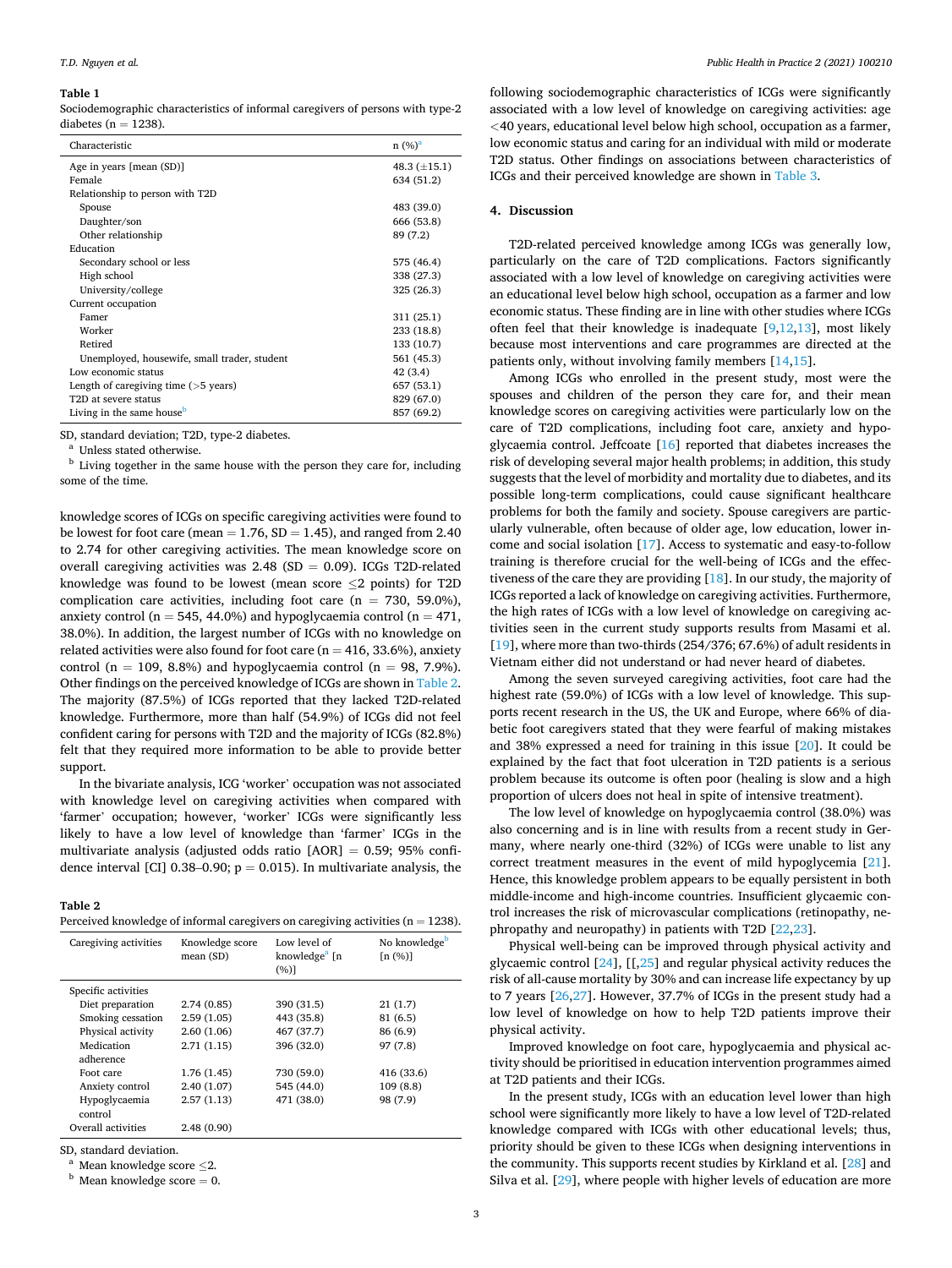#### <span id="page-3-0"></span>**Table 3**

Results of multivariable analysis examining sociodemographic characteristic variables associated with a low level of knowledge of informal caregivers ( $n = 1238$ ).

| Unadjusted OR (95%<br>Adjusted OR (95%<br>$p-$<br>$p-$<br>Value<br>CI)<br>CD<br>Value<br>Age (years) (ref: $\geq 60$ )<br>160(40.2)<br>< 0.001<br>2.31 (1.35-3.94)<br>0.002<br>$<$ 40<br>$1.89(1.38 - 2.59)$<br>$40 - 59$<br>0.034<br>0.302<br>153 (38.4)<br>$1.40(1.03-1.91)$<br>$1.25(0.82 - 1.89)$<br>Gender (ref: male)<br>Female<br>204(51.3)<br>$1.00(0.79-1.27)$<br>0.983<br>Relationship to persons with T2D (ref:<br>spouse)<br>Son/daughter<br>237 (59.5)<br>$1.42(1.10-1.84)$<br>0.006<br>$1.18(0.78 - 1.76)$<br>0.430<br>Other<br>0.515<br>$1.06(0.65-1.75)$<br>0.808<br>$0.83(0.48 - 1.45)$<br>26(6.5)<br>Education (ref: >high school)<br><high school<br="">214 (53.8)<br/>&lt; 0.001<br/><math>1.58(1.05-2.39)</math><br/>0.029<br/><math>2.20(1.60-3.01)</math><br/>High school<br/>&lt; 0.001<br/>115 (28.9)<br/><math>1.91(1.35 - 2.71)</math><br/><math>1.32(0.88 - 1.98)</math><br/>0.185<br/>Current occupation (ref: farmer)<br/>Worker<br/>102(25.6)<br/><math>1.00(0.71-1.41)</math><br/>0.991<br/><math>0.59(0.38 - 0.90)</math><br/>0.015<br/>0.012<br/>Retired<br/>23(5.8)<br/><math>0.27(0.16 - 0.44)</math><br/>&lt; 0.001<br/><math>0.47(0.26 - 0.85)</math><br/>Unemployed and others<sup>a</sup><br/>137 (34.4)<br/><math>0.42(0.31 - 0.56)</math><br/>&lt; 0.001<br/><math>0.40(0.28 - 0.57)</math><br/>&lt; 0.001<br/>Economic status (ref: high)<br/>19(4.8)<br/>0.114<br/>0.032<br/>Low (poor/near poor)<br/><math>2.15(0.83 - 5.55)</math><br/><math>3.35(1.11 - 10.10)</math><br/>Middle<br/>369 (93.2)<br/>0.609<br/><math>1.42(0.60 - 3.34)</math><br/>0.424<br/><math>1.23(0.57-2.54)</math><br/>Length of caregiving time (ref: <math>&gt;5</math> years)<br/><math>&lt;</math>5 years<br/>178 (44.7)<br/><math>0.88(0.69 - 1.11)</math><br/>0.284<br/>Severity of T2D (ref: severe)<br/>Mild<br/>209(52.5)<br/>&lt; 0.001<br/>&lt; 0.001<br/>12.23 (7.45-20.08)<br/>11.60 (6.92-19.44)</high> | Characteristic | Number in each group (% with the low level of | Bivariate analysis |         | Multivariate analysis |         |
|-------------------------------------------------------------------------------------------------------------------------------------------------------------------------------------------------------------------------------------------------------------------------------------------------------------------------------------------------------------------------------------------------------------------------------------------------------------------------------------------------------------------------------------------------------------------------------------------------------------------------------------------------------------------------------------------------------------------------------------------------------------------------------------------------------------------------------------------------------------------------------------------------------------------------------------------------------------------------------------------------------------------------------------------------------------------------------------------------------------------------------------------------------------------------------------------------------------------------------------------------------------------------------------------------------------------------------------------------------------------------------------------------------------------------------------------------------------------------------------------------------------------------------------------------------------------------------------------------------------------------------------------------------------------------------------------------------------------------------------------------------------------------------------------------------------------------------------------------------------------------------------------------------------------------------------------|----------------|-----------------------------------------------|--------------------|---------|-----------------------|---------|
|                                                                                                                                                                                                                                                                                                                                                                                                                                                                                                                                                                                                                                                                                                                                                                                                                                                                                                                                                                                                                                                                                                                                                                                                                                                                                                                                                                                                                                                                                                                                                                                                                                                                                                                                                                                                                                                                                                                                           |                | knowledge)                                    |                    |         |                       |         |
|                                                                                                                                                                                                                                                                                                                                                                                                                                                                                                                                                                                                                                                                                                                                                                                                                                                                                                                                                                                                                                                                                                                                                                                                                                                                                                                                                                                                                                                                                                                                                                                                                                                                                                                                                                                                                                                                                                                                           |                |                                               |                    |         |                       |         |
|                                                                                                                                                                                                                                                                                                                                                                                                                                                                                                                                                                                                                                                                                                                                                                                                                                                                                                                                                                                                                                                                                                                                                                                                                                                                                                                                                                                                                                                                                                                                                                                                                                                                                                                                                                                                                                                                                                                                           |                |                                               |                    |         |                       |         |
|                                                                                                                                                                                                                                                                                                                                                                                                                                                                                                                                                                                                                                                                                                                                                                                                                                                                                                                                                                                                                                                                                                                                                                                                                                                                                                                                                                                                                                                                                                                                                                                                                                                                                                                                                                                                                                                                                                                                           |                |                                               |                    |         |                       |         |
|                                                                                                                                                                                                                                                                                                                                                                                                                                                                                                                                                                                                                                                                                                                                                                                                                                                                                                                                                                                                                                                                                                                                                                                                                                                                                                                                                                                                                                                                                                                                                                                                                                                                                                                                                                                                                                                                                                                                           |                |                                               |                    |         |                       |         |
|                                                                                                                                                                                                                                                                                                                                                                                                                                                                                                                                                                                                                                                                                                                                                                                                                                                                                                                                                                                                                                                                                                                                                                                                                                                                                                                                                                                                                                                                                                                                                                                                                                                                                                                                                                                                                                                                                                                                           |                |                                               |                    |         |                       |         |
|                                                                                                                                                                                                                                                                                                                                                                                                                                                                                                                                                                                                                                                                                                                                                                                                                                                                                                                                                                                                                                                                                                                                                                                                                                                                                                                                                                                                                                                                                                                                                                                                                                                                                                                                                                                                                                                                                                                                           |                |                                               |                    |         |                       |         |
|                                                                                                                                                                                                                                                                                                                                                                                                                                                                                                                                                                                                                                                                                                                                                                                                                                                                                                                                                                                                                                                                                                                                                                                                                                                                                                                                                                                                                                                                                                                                                                                                                                                                                                                                                                                                                                                                                                                                           |                |                                               |                    |         |                       |         |
|                                                                                                                                                                                                                                                                                                                                                                                                                                                                                                                                                                                                                                                                                                                                                                                                                                                                                                                                                                                                                                                                                                                                                                                                                                                                                                                                                                                                                                                                                                                                                                                                                                                                                                                                                                                                                                                                                                                                           |                |                                               |                    |         |                       |         |
|                                                                                                                                                                                                                                                                                                                                                                                                                                                                                                                                                                                                                                                                                                                                                                                                                                                                                                                                                                                                                                                                                                                                                                                                                                                                                                                                                                                                                                                                                                                                                                                                                                                                                                                                                                                                                                                                                                                                           |                |                                               |                    |         |                       |         |
|                                                                                                                                                                                                                                                                                                                                                                                                                                                                                                                                                                                                                                                                                                                                                                                                                                                                                                                                                                                                                                                                                                                                                                                                                                                                                                                                                                                                                                                                                                                                                                                                                                                                                                                                                                                                                                                                                                                                           |                |                                               |                    |         |                       |         |
|                                                                                                                                                                                                                                                                                                                                                                                                                                                                                                                                                                                                                                                                                                                                                                                                                                                                                                                                                                                                                                                                                                                                                                                                                                                                                                                                                                                                                                                                                                                                                                                                                                                                                                                                                                                                                                                                                                                                           |                |                                               |                    |         |                       |         |
|                                                                                                                                                                                                                                                                                                                                                                                                                                                                                                                                                                                                                                                                                                                                                                                                                                                                                                                                                                                                                                                                                                                                                                                                                                                                                                                                                                                                                                                                                                                                                                                                                                                                                                                                                                                                                                                                                                                                           |                |                                               |                    |         |                       |         |
|                                                                                                                                                                                                                                                                                                                                                                                                                                                                                                                                                                                                                                                                                                                                                                                                                                                                                                                                                                                                                                                                                                                                                                                                                                                                                                                                                                                                                                                                                                                                                                                                                                                                                                                                                                                                                                                                                                                                           |                |                                               |                    |         |                       |         |
|                                                                                                                                                                                                                                                                                                                                                                                                                                                                                                                                                                                                                                                                                                                                                                                                                                                                                                                                                                                                                                                                                                                                                                                                                                                                                                                                                                                                                                                                                                                                                                                                                                                                                                                                                                                                                                                                                                                                           |                |                                               |                    |         |                       |         |
|                                                                                                                                                                                                                                                                                                                                                                                                                                                                                                                                                                                                                                                                                                                                                                                                                                                                                                                                                                                                                                                                                                                                                                                                                                                                                                                                                                                                                                                                                                                                                                                                                                                                                                                                                                                                                                                                                                                                           |                |                                               |                    |         |                       |         |
|                                                                                                                                                                                                                                                                                                                                                                                                                                                                                                                                                                                                                                                                                                                                                                                                                                                                                                                                                                                                                                                                                                                                                                                                                                                                                                                                                                                                                                                                                                                                                                                                                                                                                                                                                                                                                                                                                                                                           |                |                                               |                    |         |                       |         |
|                                                                                                                                                                                                                                                                                                                                                                                                                                                                                                                                                                                                                                                                                                                                                                                                                                                                                                                                                                                                                                                                                                                                                                                                                                                                                                                                                                                                                                                                                                                                                                                                                                                                                                                                                                                                                                                                                                                                           |                |                                               |                    |         |                       |         |
|                                                                                                                                                                                                                                                                                                                                                                                                                                                                                                                                                                                                                                                                                                                                                                                                                                                                                                                                                                                                                                                                                                                                                                                                                                                                                                                                                                                                                                                                                                                                                                                                                                                                                                                                                                                                                                                                                                                                           |                |                                               |                    |         |                       |         |
|                                                                                                                                                                                                                                                                                                                                                                                                                                                                                                                                                                                                                                                                                                                                                                                                                                                                                                                                                                                                                                                                                                                                                                                                                                                                                                                                                                                                                                                                                                                                                                                                                                                                                                                                                                                                                                                                                                                                           |                |                                               |                    |         |                       |         |
|                                                                                                                                                                                                                                                                                                                                                                                                                                                                                                                                                                                                                                                                                                                                                                                                                                                                                                                                                                                                                                                                                                                                                                                                                                                                                                                                                                                                                                                                                                                                                                                                                                                                                                                                                                                                                                                                                                                                           |                |                                               |                    |         |                       |         |
|                                                                                                                                                                                                                                                                                                                                                                                                                                                                                                                                                                                                                                                                                                                                                                                                                                                                                                                                                                                                                                                                                                                                                                                                                                                                                                                                                                                                                                                                                                                                                                                                                                                                                                                                                                                                                                                                                                                                           |                |                                               |                    |         |                       |         |
|                                                                                                                                                                                                                                                                                                                                                                                                                                                                                                                                                                                                                                                                                                                                                                                                                                                                                                                                                                                                                                                                                                                                                                                                                                                                                                                                                                                                                                                                                                                                                                                                                                                                                                                                                                                                                                                                                                                                           |                |                                               |                    |         |                       |         |
|                                                                                                                                                                                                                                                                                                                                                                                                                                                                                                                                                                                                                                                                                                                                                                                                                                                                                                                                                                                                                                                                                                                                                                                                                                                                                                                                                                                                                                                                                                                                                                                                                                                                                                                                                                                                                                                                                                                                           |                |                                               |                    |         |                       |         |
|                                                                                                                                                                                                                                                                                                                                                                                                                                                                                                                                                                                                                                                                                                                                                                                                                                                                                                                                                                                                                                                                                                                                                                                                                                                                                                                                                                                                                                                                                                                                                                                                                                                                                                                                                                                                                                                                                                                                           | Moderate       | 169(42.5)                                     | 4.87 (2.98-7.95)   | < 0.001 | 4.71 (2.84-7.80)      | < 0.001 |
| Living in the same house (ref: no)                                                                                                                                                                                                                                                                                                                                                                                                                                                                                                                                                                                                                                                                                                                                                                                                                                                                                                                                                                                                                                                                                                                                                                                                                                                                                                                                                                                                                                                                                                                                                                                                                                                                                                                                                                                                                                                                                                        |                |                                               |                    |         |                       |         |
| 268 (67.3)<br>Yes<br>$1.14(0.88 - 1.47)$<br>0.322                                                                                                                                                                                                                                                                                                                                                                                                                                                                                                                                                                                                                                                                                                                                                                                                                                                                                                                                                                                                                                                                                                                                                                                                                                                                                                                                                                                                                                                                                                                                                                                                                                                                                                                                                                                                                                                                                         |                |                                               |                    |         |                       |         |

CI, confidence interval; OR, odds ratio; T2D, type-2 diabetes; vs., versus. a Including housewife, small trader and student.

receptive to health education campaigns. In addition, higher education can also lead to more accurate health beliefs and knowledge, and thus lead to better lifestyle choices, better skills as well as greater self-advocacy.

In our study, ICGs who were farmers and those who had low economic status were significantly more likely to have a low level of knowledge on their caregiving activities. This can be explained by the fact that in rural Vietnam, the majority of 'poor' or 'near-poor' ICGs have an education level less than high school and work as farmers; these individuals often spend more time than other population groups earning money for daily living, thus lack time to access information on diseases, including T2D.

The economic burden on ICGs has been reported in some studies. ICGs appear to be at higher risk of financial difficulties themselves when they provide informal support to persons they care for  $[30,31]$  $[30,31]$ . Because diabetes is a chronic disease that requires regular treatment, daily medication, hospitalisation or other complications, the cost for treatment is a heavy economic burden for patients and their families in Vietnam [\[5\]](#page-4-0).

The present study has several limitations. Firstly, the study was designed as a cross-sectional survey; thus, it might not be exempt from causality inferences or possible biases that impact the resulting values. Secondly, the fact that ICGs' knowledge was self-perceived may lead to the answers being exaggerated and/or they may be embarrassed to reveal private details in answering questions. However, this study also has several strengths, such as the large sample size (1238 ICGs), which gives more reliable results with greater precision and power in data analysis, and there was only a very low rate (5.3%) of ICGs who refused to participate in this study, thus reducing the risk of selection bias.

The results of this study suggest that to enhance knowledge of ICGs on caregiving activities, targeted and tailor-made training should be considered. The approach and contents of educational interventions should be appropriate for the sociodemographic characteristics and knowledge requirements of ICGs, with priority to those with a low level of T2D-related knowledge. Education topics should focus on areas where ICGs had the lowest mean knowledge scores. By participating in training, ICGs would obtain a broader knowledge of related contents and how to apply them. This approach is supported by recent studies where ICGs were eager to get more information about the conditions they were caring for and were willing to take part in educational programmes offered to them [[32\]](#page-4-0)[,[33,34\]](#page-4-0). This calls for intervention studies with a participatory design, where T2D patients and ICGs are involved as co-designers, using their decision-making powers and incorporating their needs and values to the design process and the final programme.

In summary, the level of T2D-related perceived knowledge among ICGs was particularly low for the care of T2D complications. ICGs aged *<*40 years, working as a farmer, with low education and economic status, and caring for individuals with mild or moderate T2D showed a low level of T2D-related knowledge. Development of targeted and tailored education interventions for ICGs is recommended.

### **Ethical approval**

Ethical Committee of Thai Binh University of Medicine and Pharmacy, Vietnam (Decision 11/2018, November 23, 2018).

#### **Funding**

This work was supported by the Ministry of Foreign Affairs of Denmark (DANIDA), in the framework of the project 'Living Together with Chronic Disease: Informal Support for Diabetes Management in Viet Nam'*;* File No. 17-M09-KU.

## **Competing interests**

None declared.

## **Acknowledgements**

The authors would like to acknowledge the support received from